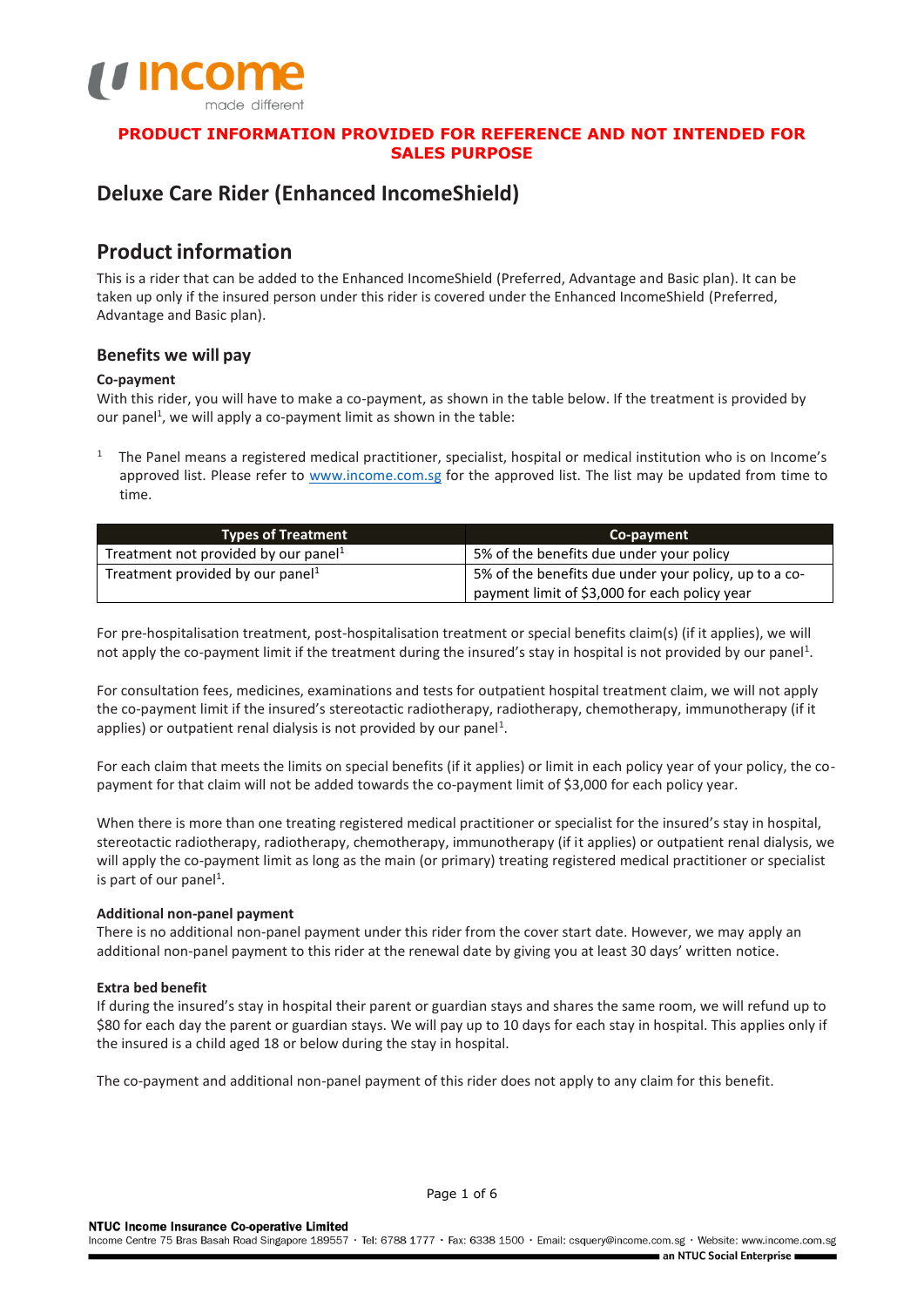

# **The product conditions – what you need to know**

This is only a brief summary of the product. Please read the policy contract for the actual terms, conditions and exclusions of this product. Please contact your adviser if you have more questions.

## **Deductible and co-insurance**

While the rider is in force, there is no deductible or co-insurance due under the Enhanced IncomeShield Plan.

However, you must make the co-payment and additional non-panel payment (if it applies) before we pay any benefit. We will only pay the amount of your claim which is more than the co-payment and additional non-panel payment.

We will apply the co-payment followed by the additional non-panel payment (if it applies).

## **Start of Cover**

We will start the cover after we have approved your application, and full premium payment is received by Income. The start date of the rider will be shown in the Rider Endorsement.

## **Terms of renewal**

We will automatically renew the cover if you have paid the premium within 60 days from the renewal date of the rider, based on the insured's age on their next birthday.

## **Cancellation**

You can cancel the rider by giving us at least 30 days' written notice. This will not affect the main policy.

## **Ending the rider**

If your main policy is cancelled, ends or has lapsed for any reason, the rider will automatically and immediately end even if the period of grace for premium has not come to an end.

## **Changing the terms and conditions**

We may change the premiums, benefits or cover or the terms and conditions of the policy contract at any time by giving you at least 30 days' written notice to your last- known address.

## **Exclusions**

All exclusions under the main policy will also apply to the rider.

## **Claim**

For Deluxe Care Rider, we will assess your claim based on the Claim documents submitted and obtained for your main policy. To claim for Extra bed benefit you have to submit a Claim form, Original final bill (fully settled) and Copy of settlement details from other insurers (if applicable).

## **Change in premium**

You will need to pay the agreed premium to keep the rider in force. The premium that you pay for the rider may change. We will give you at least 30 days' written notice of any change to your last-known address.

## **Reinstatement**

We can reinstate the rider when you have paid all premiums you owe and we give our written permission. When we reinstate the rider, we may add exclusions or charge extra premiums from the date of reinstatement if there is a change in the insured person's medical or physical condition.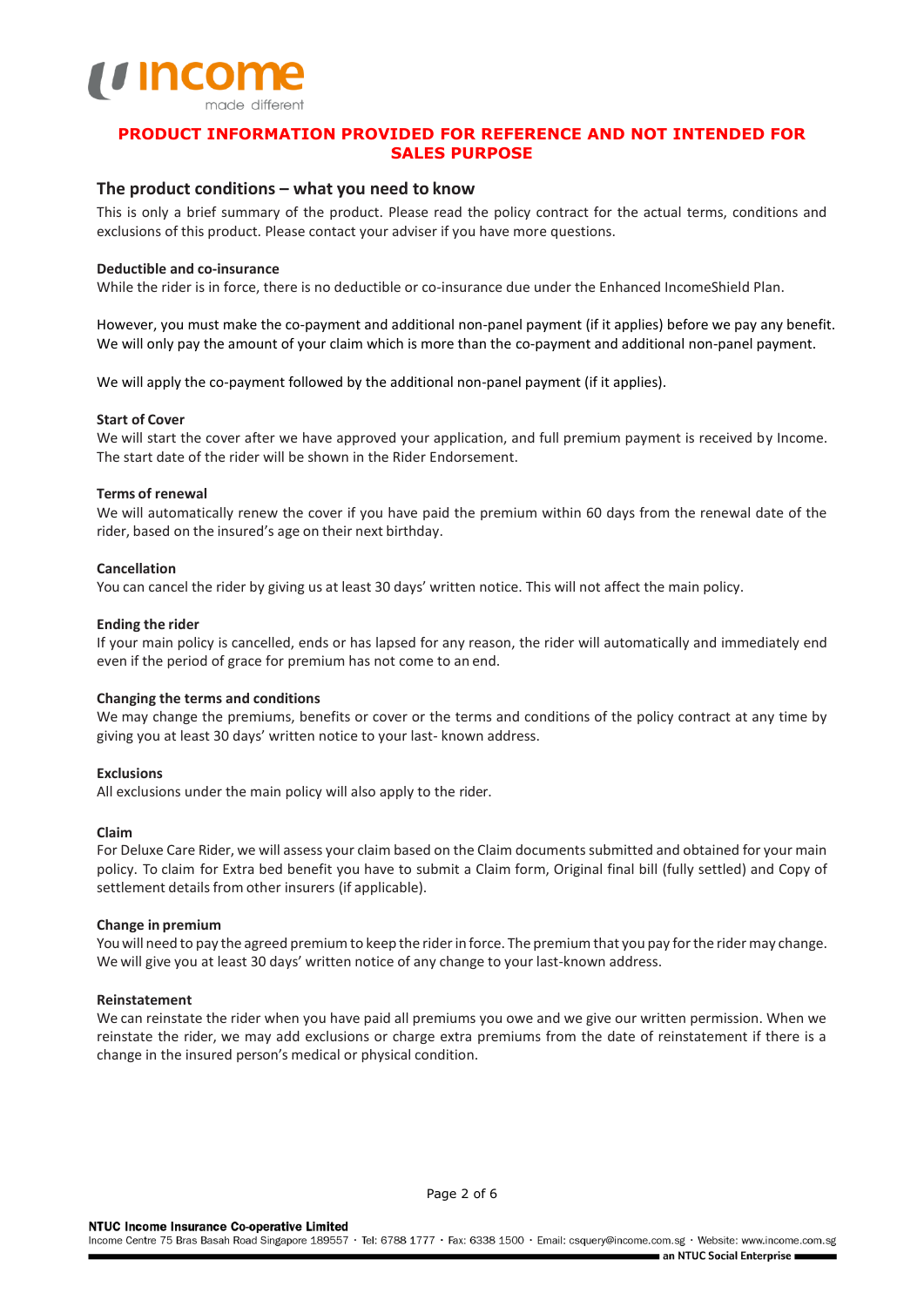

| Age next birthday <sup>2</sup> | Preferred | Advantage | <b>Basic</b> |
|--------------------------------|-----------|-----------|--------------|
| $1 - 18$                       | \$441     | \$171     | \$106        |
| $19 - 20$                      | \$478     | \$186     | \$118        |
| $21 - 25$                      | \$500     | \$197     | \$118        |
| $26 - 30$                      | \$506     | \$197     | \$118        |
| $31 - 35$                      | \$632     | \$212     | \$134        |
| $36 - 40$                      | \$663     | \$217     | \$142        |
| $41 - 45$                      | \$819     | \$327     | \$213        |
| $46 - 50$                      | \$819     | \$346     | \$219        |
| $51 - 55$                      | \$1,373   | \$466     | \$308        |
| $56 - 60$                      | \$2,077   | \$532     | \$360        |
| $61 - 65$                      | \$2,690   | \$753     | \$485        |
| $66 - 70$                      | \$3,487   | \$997     | \$623        |
| $71 - 73$                      | \$4,257   | \$1,245   | \$754        |
| $74 - 75$                      | \$4,634   | \$1,469   | \$905        |
| $76 - 78$                      | \$5,312   | \$1,549   | \$992        |
| $79 - 80$                      | \$5,821   | \$1,777   | \$1,197      |
| $81 - 83$                      | \$6,347   | \$1,994   | \$1,378      |
| $84 - 85$                      | \$6,367   | \$2,202   | \$1,521      |
| $86 - 88$                      | \$6,375   | \$2,379   | \$1,676      |
| $89 - 90$                      | \$6,400   | \$2,691   | \$1,835      |
| $91 - 93$                      | \$6,433   | \$2,907   | \$2,004      |
| $94 - 95$                      | \$6,536   | \$3,133   | \$2,122      |
| $96 - 98$                      | \$6,598   | \$3,364   | \$2,259      |
| $99 - 100$                     | \$6,617   | \$3,587   | \$2,409      |
| over 100                       | \$6,855   | \$3,755   | \$2,501      |

## **Deluxe Care Rider – yearly premium rates (Premiums include GST.)**

<sup>2</sup> The last entry age is 75, based on the insured's age next birthday under this rider.

The above yearly premium rates apply to this rider from 1 March 2019 onwards. Yearly premiums are based on the insured's age at next birthday, and will increase when the insured reachesthe next age band. Premium rates are nonguaranteed and may be reviewed from time to time. You can pay premiums for this rider by cash, cheque, credit card or GIRO only.

The Total Distribution Cost of this product is 31.5% of the premium for the first year and 5.5% of the premiums for renewal years. Total Distribution Cost is each year's expected distribution-related costs, without interest. Such costs include cash payments in the form of commission, costs of benefits and services paid to the distribution channel. Please note that the Total Distribution Cost is not an additional cost to you; it has already been allowed for in calculating your premium.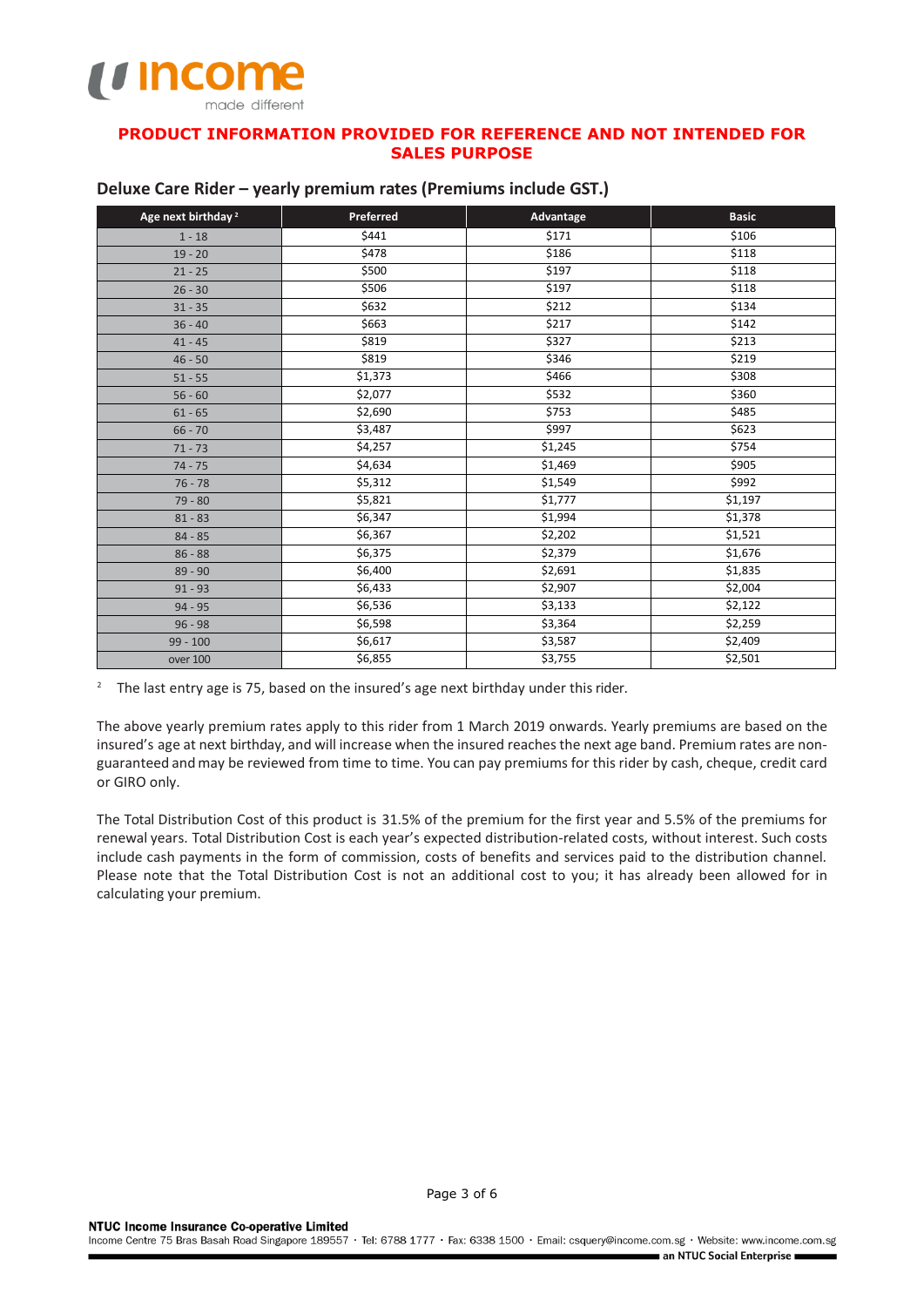

# **Classic Care Rider (Enhanced IncomeShield)**

# **Product information**

This is a rider that can be added to the Enhanced IncomeShield (Preferred, Advantage and Basic plan). It can be taken up only if the insured person under this rider is covered under the Enhanced IncomeShield (Preferred, Advantage and Basic plan).

# **Benefits we will pay**

# **Co-payment**

With this rider, you will have to make a co-payment, as shown in the table below. If the treatment is provided by our panel<sup>1</sup>, we will apply a co-payment limit as shown in the table:

<sup>1</sup> The Panel means a registered medical practitioner, specialist, hospital or medical institution who is on Income's approved list. Please refer to [www.income.com.sg](http://www.income.com.sg/) for the approved list. The list may be updated from time to time.

| <b>Types of Treatment</b>           | Co-payment                                             |  |
|-------------------------------------|--------------------------------------------------------|--|
| Treatment not provided by our panel | 10% of the benefits due under your policy              |  |
| Treatment provided by our panel     | 10% of the benefits due under your policy, up to a co- |  |
|                                     | payment limit of \$3,000 for each policy year          |  |

For pre-hospitalisation treatment, post-hospitalisation treatment or special benefits claim(s) (if it applies), we will not apply the co-payment limit if the treatment during the insured's stay in hospital is not provided by our panel<sup>1</sup>.

For consultation fees, medicines, examinations and tests for outpatient hospital treatment claim, we will not apply the co-payment limit if the insured's stereotactic radiotherapy, radiotherapy, chemotherapy, immunotherapy (if it applies) or outpatient renal dialysis is not provided by our panel<sup>1</sup>.

For each claim that meets the limits on special benefits (if it applies) or limit in each policy year of your policy, the copayment for that claim will not be added towards the co-payment limit of \$3,000 for each policy year.

When there is more than one treating registered medical practitioner or specialist for the insured's stay in hospital, stereotactic radiotherapy, radiotherapy, chemotherapy, immunotherapy (if it applies) or outpatient renal dialysis, we will apply the co-payment limit as long as the main (or primary) treating registered medical practitioner or specialist is part of our panel<sup>1</sup>.

# **Additional non-panel payment**

With this rider, you will have to make an additional non-panel payment of up to \$2,000 in each policy year for inpatient hospital treatment, pre-hospitalisation treatment, post-hospitalisation treatment or special benefits claim(s) (if it applies) if the treatment during the insured's stay in hospital is not provided by our panel<sup>1</sup>.

When there is more than one treating registered medical practitioner or specialist for the insured's same stay in hospital, the additional non-panel payment will apply as long as the main (or primary) treating registered medical practitioner or specialist is not part of our panel<sup>1</sup>.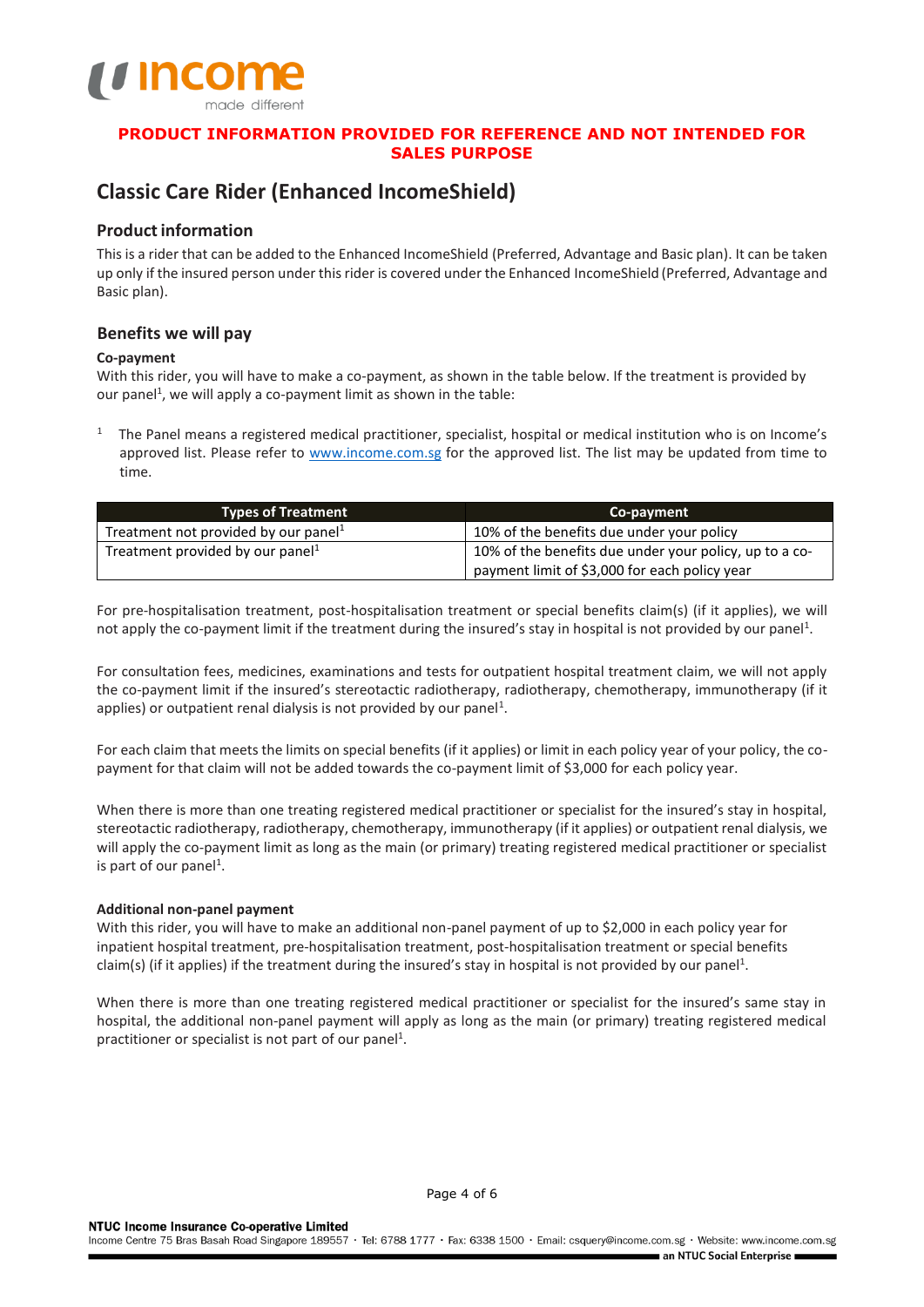

## **Extra bed benefit**

If during the insured's stay in hospital their parent or guardian stays and shares the same room, we will refund up to \$80 for each day the parent or guardian stays. We will pay up to 10 days for each stay in hospital. This applies only if the insured is a child aged 18 or below during the stay in hospital.

The co-payment and additional non-panel payment of this rider does not apply to any claim for this benefit.

## **The product conditions – what you need to know**

This is only a brief summary of the product. Please read the policy contract for the actual terms, conditions and exclusions of this product. Please contact your adviser if you have more questions.

## **Deductible and co-insurance**

While the rider is in force, there is no deductible or co-insurance due under the Enhanced IncomeShield Plan.

However, you must make the co-payment and additional non-panel payment (if it applies) before we pay any benefit. We will only pay the amount of your claim which is more than the co-payment and additional non-panel payment.

We will apply the co-payment followed by the additional non-panel payment (if it applies).

## **Start of Cover**

We will start the cover after we have approved your application, and full premium payment is received by Income. The start date of the rider will be shown in the Rider Endorsement.

## **Terms of renewal**

We will automatically renew the cover if you have paid the premium within 60 days from the renewal date of the rider, based on the insured's age on their next birthday.

## **Cancellation**

You can cancel the rider by giving us at least 30 days' written notice. This will not affect the main policy.

## **Ending the rider**

If your main policy is cancelled, ends or has lapsed for any reason, the rider will automatically and immediately end even if the period of grace for premium has not come to an end.

## **Changing the terms and conditions**

We may change the premiums, benefits or cover or the terms and conditions of the policy contract at any time by giving you at least 30 days' written notice to your last- known address.

## **Exclusions**

All exclusions under the main policy will also apply to the rider.

## **Claim**

For Classic Care Rider, we will assess your claim based on the Claim documents submitted and obtained for your main policy. To claim for Extra bed benefit you have to submit a Claim form, Original final bill (fully settled) and Copy of settlement details from other insurers (if applicable).

## **Change in premium**

You will need to pay the agreed premium to keep the rider in force. The premium that you pay for the rider may change. We will give you at least 30 days' written notice of any change to your last-known address.